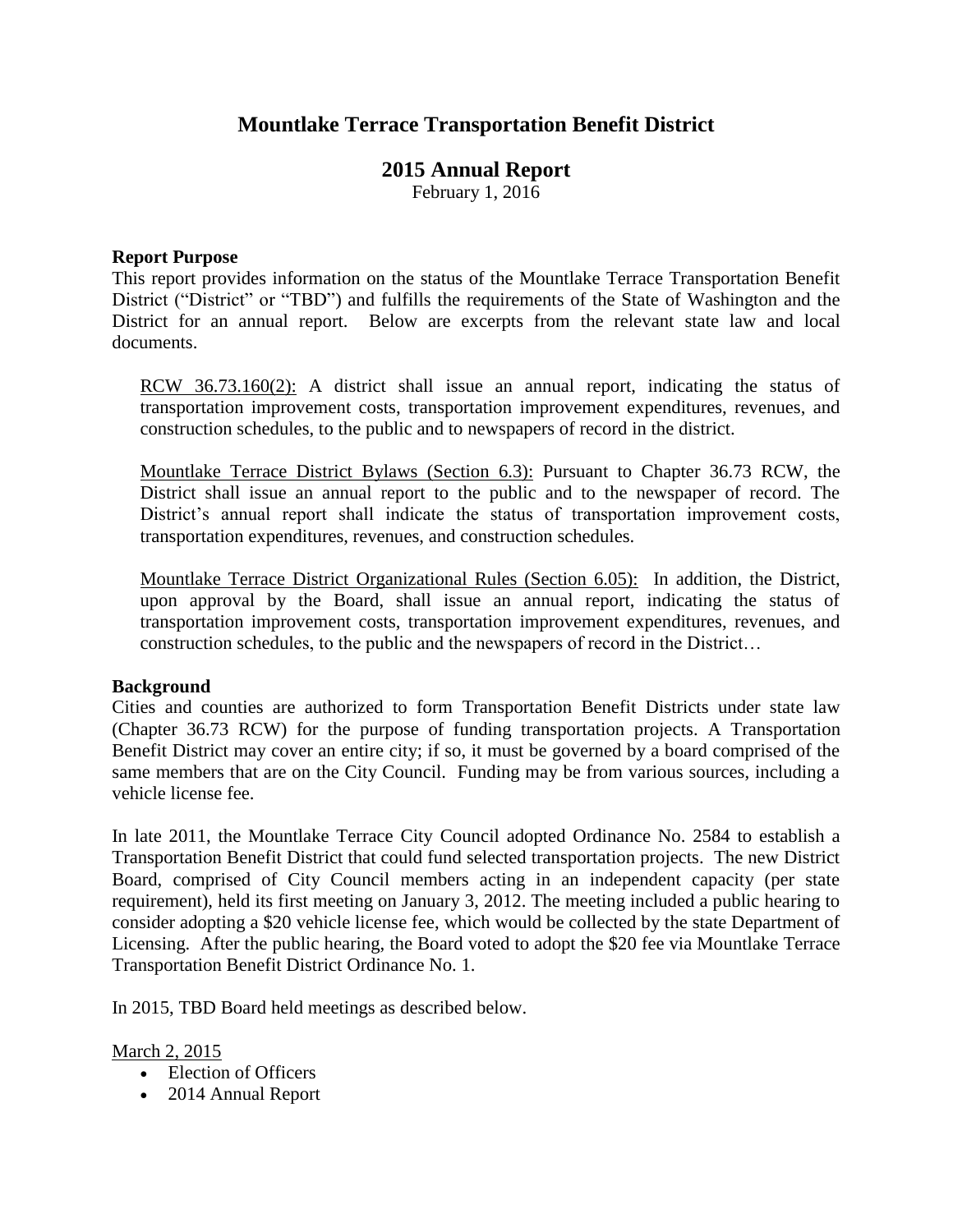### December 7, 2015

 Public Hearing and Adoption of the 2016 Transportation Benefit District Budget Resolution

Regular monthly meetings of the District were canceled for the months of January, February, April, May, June, July, August, September, October, and November as no District business needed to be considered.

## **Transportation Improvement Projects and Costs**

## Main Street Revitalization

The District's highest priority project is "Main Street Revitalization." This project is to reconstruct "Main Street"—i.e., the portion of  $56<sup>th</sup>$  Avenue West between  $236<sup>th</sup>$  and  $230<sup>th</sup>$  Streets SW, along with connecting segments of  $236<sup>th</sup>$  and  $230<sup>th</sup>$  Streets SW (see the attached map). The project is estimated to cost \$18 million. Using the District's ability to obtain revenues from a vehicle license fee, the City won a grant, in the amount of \$643,461 for the first stage of the Main Street Revitalization project. In September 2013, the City was selected for a state appropriation, in the amount of \$2 million, for the Main Street Revitalization project. In November 2014, the City was selected for a federal grant, in the amount of \$1 million, for the Main Street Revitalization project. In August 2015, the City was selected for a state appropriation, in the amount of \$1.3 million, for the Main Street Revitalization project.

## Gateway Boulevard

The "Gateway Boulevard" project was added in 2013 as a project that may be funded in part by TBD revenues. This project is to construct a new roadway to connect the Freeway/Tourist district with 236<sup>th</sup> Street SW near the Transit Center. Preliminary design for the project was approved for a low interest Public Works Trust Fund (PWTF) loan, in the amount of \$120,000, that has been closed out and will be repaid from TBD revenues. The preliminary design work has been completed. Final design and construction costs have not been determined as there is interest in the site from private developers.

#### **Transportation Improvement Expenditures**

To continue the District's operation, the following expenditures were made in 2015:

- \$663 for professional services.
- \$2,500 for insurance (from Washington Cities Insurance Authority).
- \$285,000 transferred to the Street Construction Fund for Main Street design costs.
- \$31,143 for debt service on Public Works Board loan for Gateway Boulevard.

As of December 31, these expenditures totaled \$319,306.

#### **Transportation Improvement Revenues**

Vehicle license fee revenues for 2015 through December 31, 2015 amounted to:

| Vehicle license fees | \$299,680 |                                          |
|----------------------|-----------|------------------------------------------|
| Investment interest  |           | 0 (waiting for $+/-$ \$400 to be posted) |
| TOTAL:               | \$299,680 |                                          |